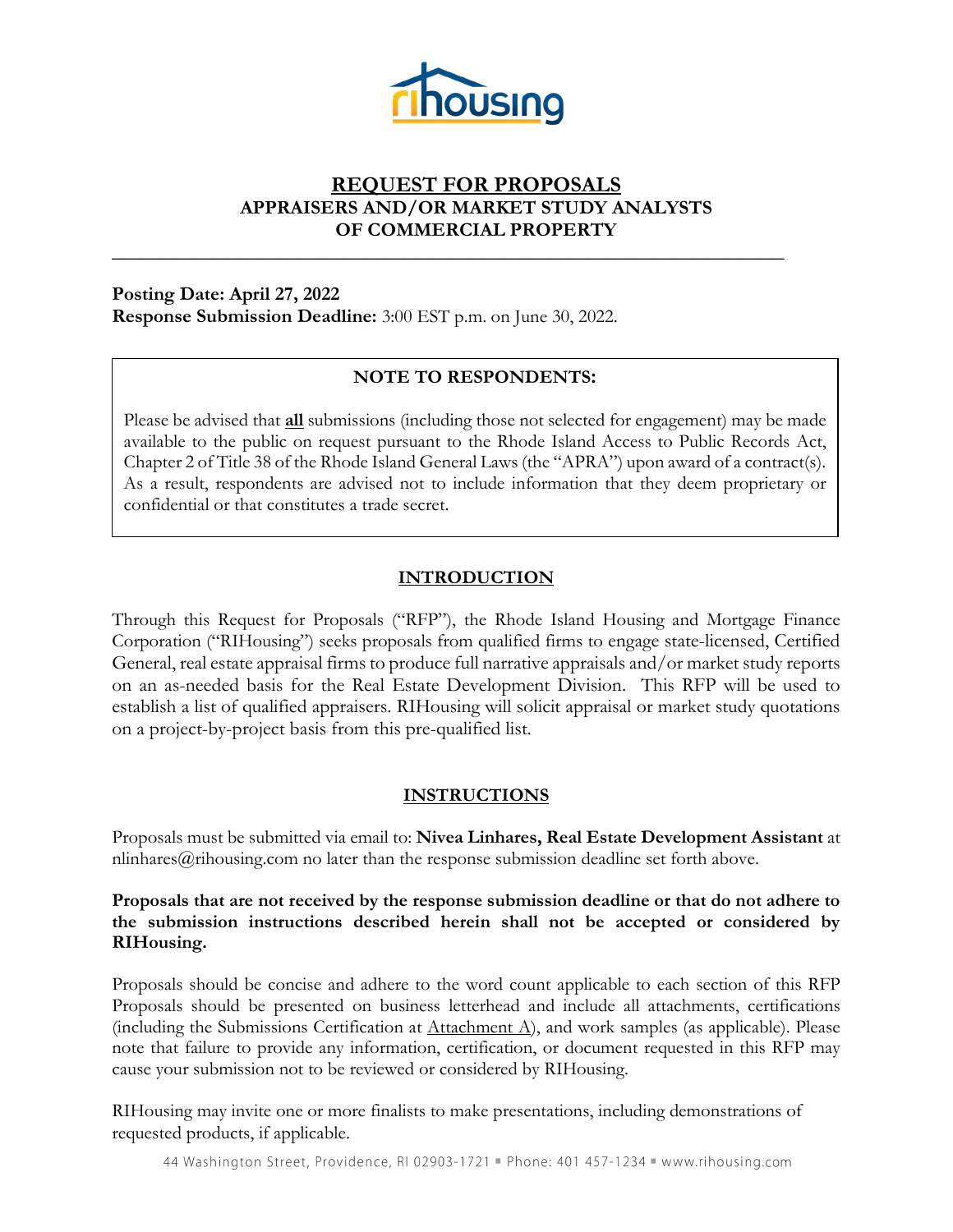

**CHECK LIST**

**OUSING** REP/RFQ Title: **Respondent Name:** 

#### **SCOPE OF WORK**

Please see the Scope of Work as provided on Attachment B.

### **ITEMS TO BE INCLUDED WITH YOUR PROPOSAL**

#### **Section A: General Firm Information (Total word limit: 500 words)**

- 1. Provide a brief description of your firm, including but not limited to the following:
	- a. Name of the principal(s) of the firm.
	- b. Name, business telephone number and business email address of a representative of the firm authorized to discuss your proposal.
	- c. Locations of all offices of the firm.
	- d. Number of employees of the firm.

**RIHousing requests that the contact information provided in response to this subsection (1) be strictly limited to business addresses, telephone numbers, and email addresses to protect any personal information from being made available to the public pursuant to APRA.** 

#### **Section B: Experience and Resources (Total word limit: 3500 words) SUBMISSION**

- 1. Describe your firm and its capabilities. In particular, support your capacity to perform the Scope of Work.
- 2. Indicate which principals and associates from your firm would be involved in providing services to RIHousing. Provide appropriate background information for each such person and identify their responsibilities.
- 3. If applicable, please indicate the name of any subcontractors that would be involved in providing services to your firm and to RIHousing. Provide appropriate background information for each person or entity, identify the person's responsibilities and outline their capabilities.
- 4. Please include a current client roster, including a lead contact name and business telephone number for each.
- 5. Describe your firm's information security systems and the steps that your firm takes to safeguard client communication, confidential information, and client data. Include in your response whether your firm performs penetration testing, your firm's encryption methods, and whether client data is stored onshore or offshore.

2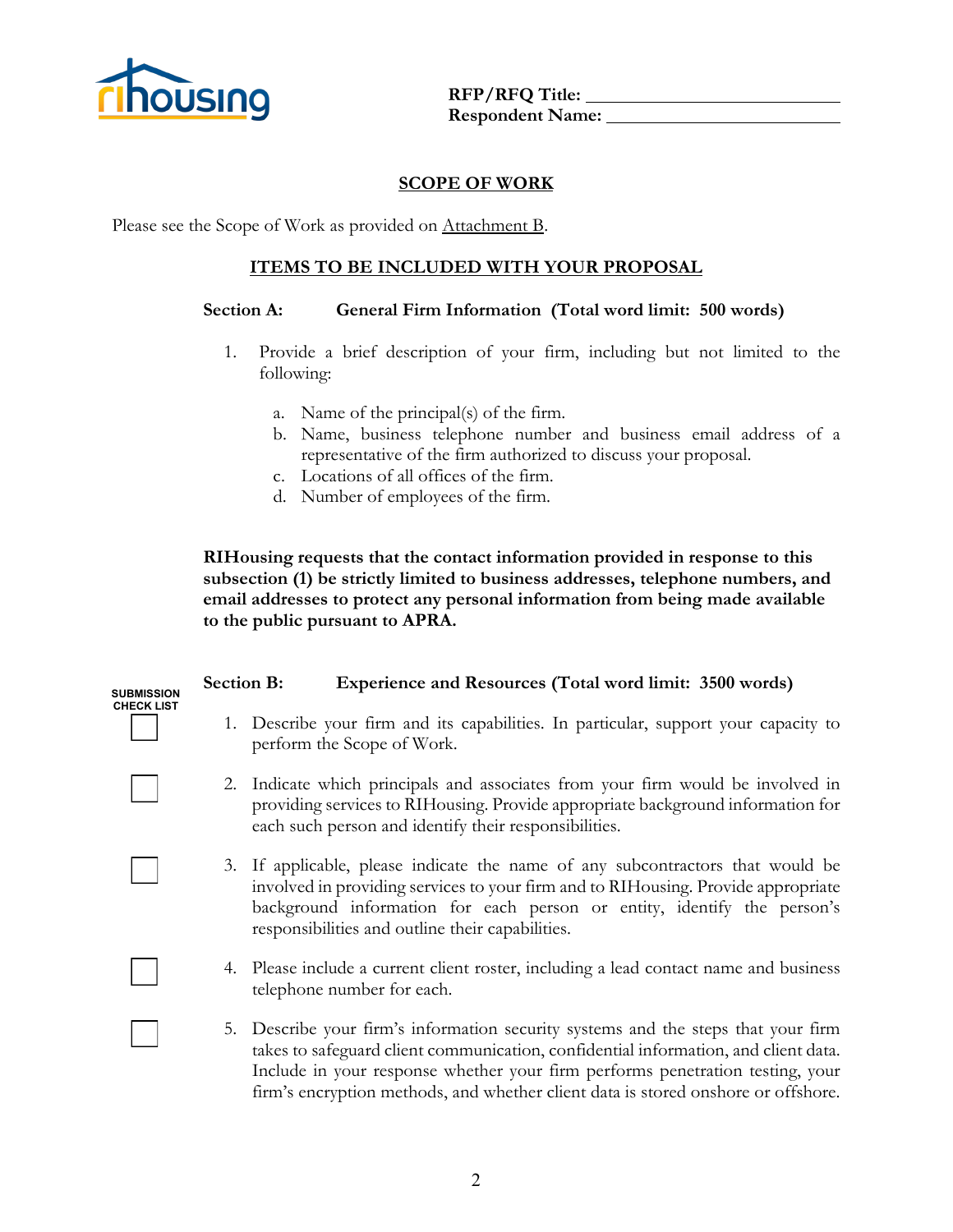

- **6.** Appraisal responses should include at least one (1) sample appraisal report of a commercial residential property of a minimum of forty units. Samples reports must be for multi-family properties that contain at least 20% affordability and/or low income housing tax credits and/or HUD Project Based Section 8 assistance**.**
- **7.** Market Studies respondents must include at least one (1) sample feasibility study for a multi-family development of a minimum of forty units that includes units restricted under the low-income housing tax credit program**.**

#### **Section C: Fee Structure (Total word limit: 500 words)**

The cost of services is one of the factors that will be considered in awarding this contract. The information requested in this section is required to support the reasonableness of your fees.

- 1. Please provide a sample cost proposal for providing the Scope of Work at Attachment B.
- 2. Please provide any other fee information applicable to the engagement that has not been previously covered that you wish to bring to the attention of RIHousing.

### **Section D: Affirmative Action Plan and Minority Owned Business/Women Owned Business**

1. RIHousing encourages the participation of persons of color, women, persons with disabilities and members of other federally and State-protected classes. Describe your firm's affirmative action program and activities. Include the number and percentage of members of federally and State-protected classes who are either principals or senior managers in your firm, the number and percentage of members of federally and State-protected classes in your firm who will work on RIHousing's engagement and, if applicable, a copy of your Minority- or Women-Owned Business Enterprise state certification.

#### **Section E: Miscellaneous** (**Total word limit: 1000 words)**

1. Discuss any topics not covered in this RFP that you would like to bring to RIHousing's attention.

#### **Section F. Certifications**

All applicants must respond to and provide documentation as outlined in the Request for Proposals Submission Certifications at Attachment A.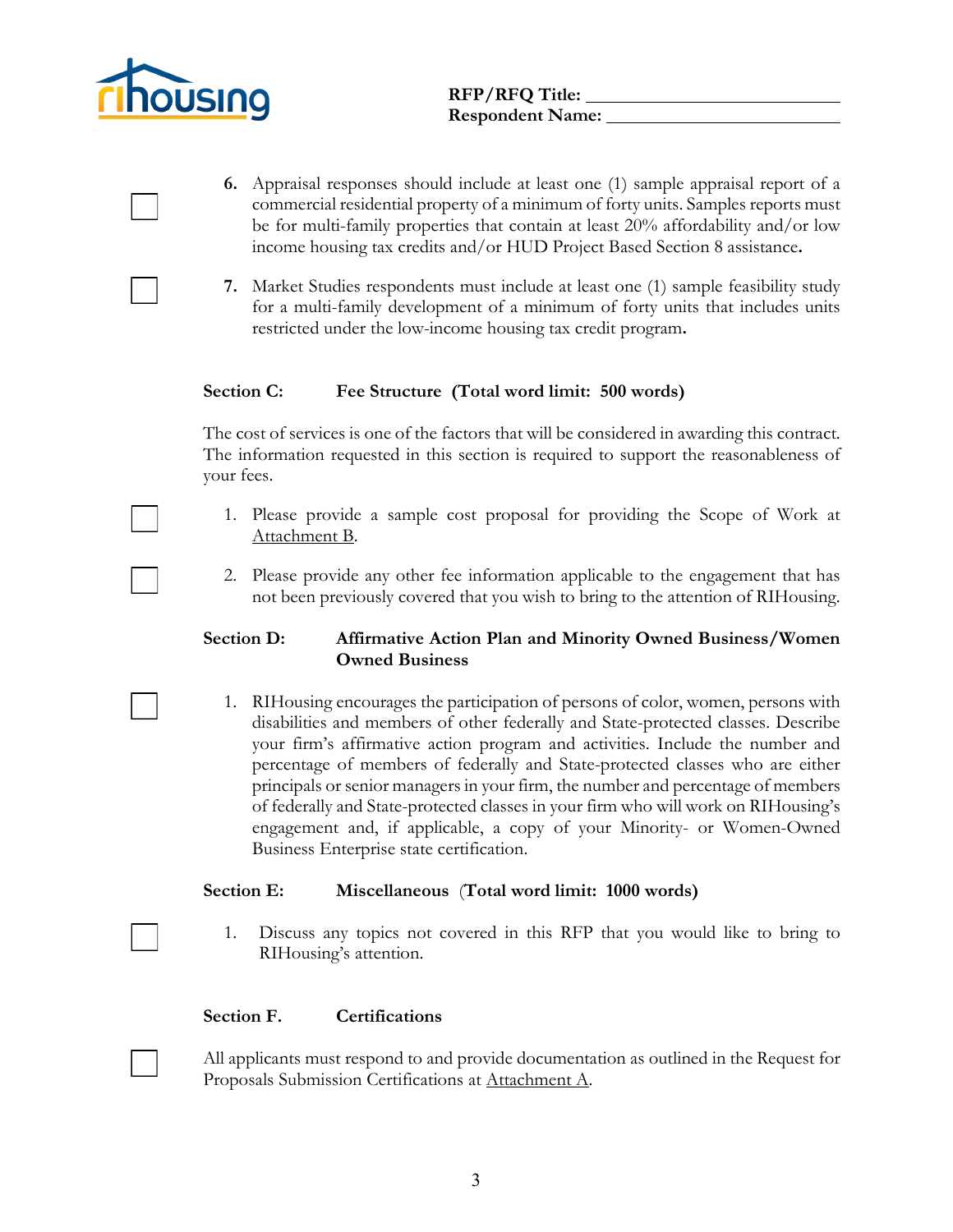

**RFP/RFQ Title:** Report of Manuscription Report of Manuscription Report of Manuscription Report of Manuscription Report of Manuscription Report of Manuscription Report of Manuscription Report of Manuscription Report of Man **Respondent Name:** 

# **EVALUATION AND SELECTION**

A selection committee consisting of RIHousing employees will review all proposals that meet the requirements set forth in the "Instructions" section of this RFP and make a selection based on the following factors:

- Professional capacity to undertake the Scope of Work (as evaluated by reference in Section B: Experience and Resources);
- Work samples (as evaluated by reference in Section B: Sample Appraisal and Market Study)
- Sample Proposed fee structure (as evaluated by reference in Section C: Fee Structure);
- Ability to perform within time and budget constraints (as evaluated by reference in Section B);
- Evaluation of proposed project approach (as contained in the Attachment B-Scope of Work. Section B);
- Previous work experience and performance with RIHousing and/or similar organizations (as provided in Section B: Experience and Resources, subsection 3);
- Firm minority status and affirmative action program or activities (as requested in Section D: Affirmative Action Plan and Minority Owned Business/Women Owned Business)
- Other pertinent information submitted.

By this RFP, RIHousing has not committed itself to undertake the work set forth herein. RIHousing reserves the right to reject any and all proposals, to rebid the original or amended scope of services and to enter into negotiations with one or more respondents. RIHousing reserves the right to make those decisions after its receipt of responses. RIHousing's decision on these matters is final.

#### **For additional information contact**: **Anne Berman aberman@rihousing.com.**

*Revised: January 31, 2022*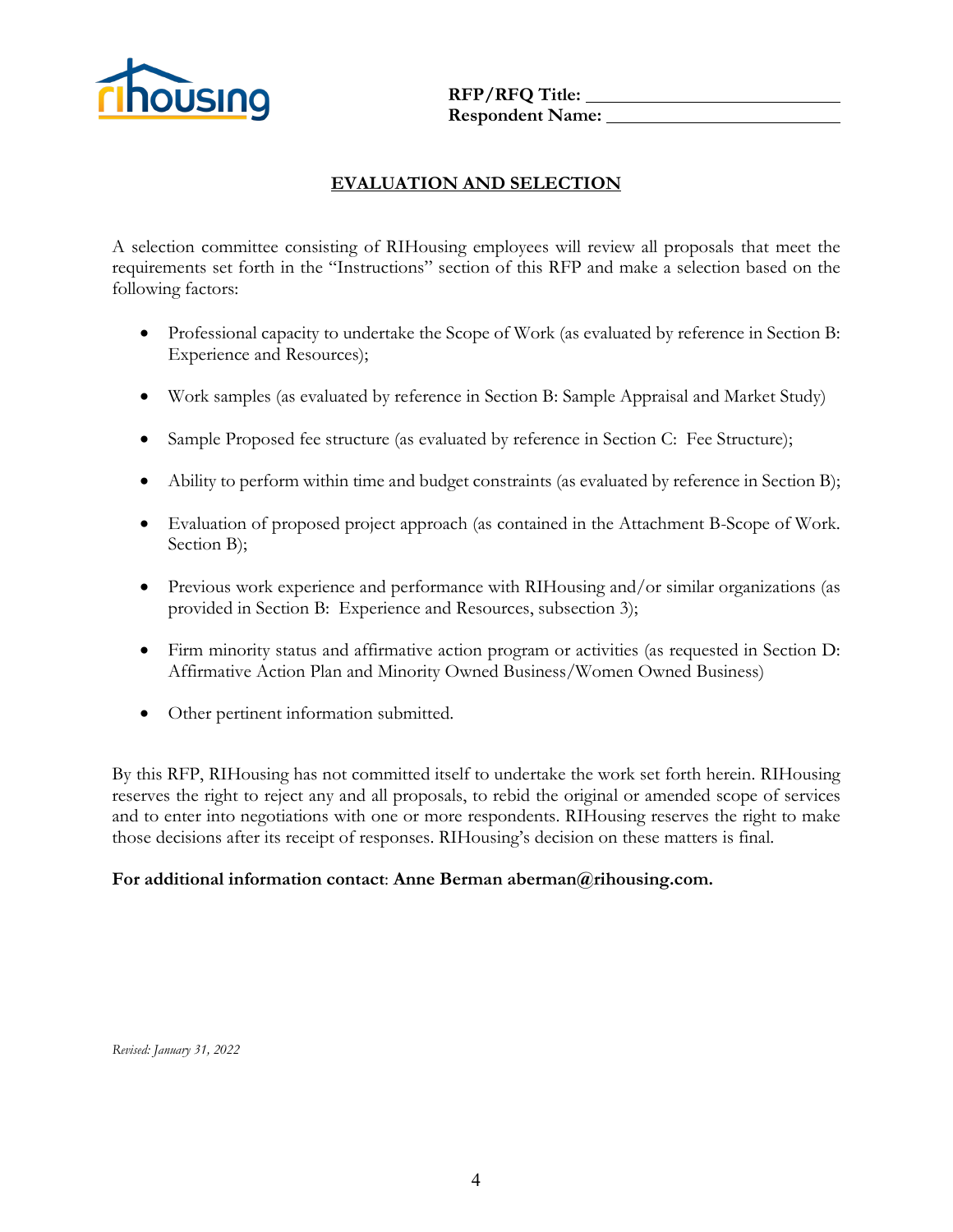

**OUSING** RFP/RFQ Title: **Respondent Name:** 

# **Attachment A**

### **Requests for Proposals Submission Certifications**

Please respond to **all** items below and include it in your response to this RFP. Be sure to include any additional information in the space provided or as an attachment as needed. Please ensure that any attachments refer to the appropriate item by name (i.e., "Conflict of Interest," "Major State Decision Maker," etc.)

### **Total word limit for Sections A and B: 500 words**

### **Section A: Conflicts of Interest**

1. Identify any conflict of interest that may arise as a result of business activities or ventures by your firm and associates of your firm, employees, or subcontractors as a result of any individual's status as a member of the board of directors of any organization likely to interact with RIHousing. **If none, check below**.

### $\Box$  None

2. Describe how your firm will handle actual and or potential conflicts of interest *(please include in your proposal or attach a sheet with this information).*

#### **Section B: Litigation, Proceedings, Investigations**

1. Identify any material litigation, administrative proceedings, or investigations in which your firm is currently involved. **If none, check below.**

 $\Box$  None

2. Identify any material litigation, administrative proceedings, or investigations to which your firm or any of its principals, partners, associates, subcontractors, or support staff was a party, that has been finally adjudicated or settled within the past two (2) years. **If none, check below.**

 $\Box$  None

#### **Section C: Certifications**

1. RIHousing insists upon full compliance with Chapter 27 of Title 17 of the Rhode Island General Laws, Reporting of Political Contributions by State Vendors. This law requires State Vendors entering into contracts to provide services to an agency such as RIHousing, for the aggregate sum of \$5,000 or more, to file an affidavit with the State Board of Elections concerning reportable political contributions. The affidavit must state whether the State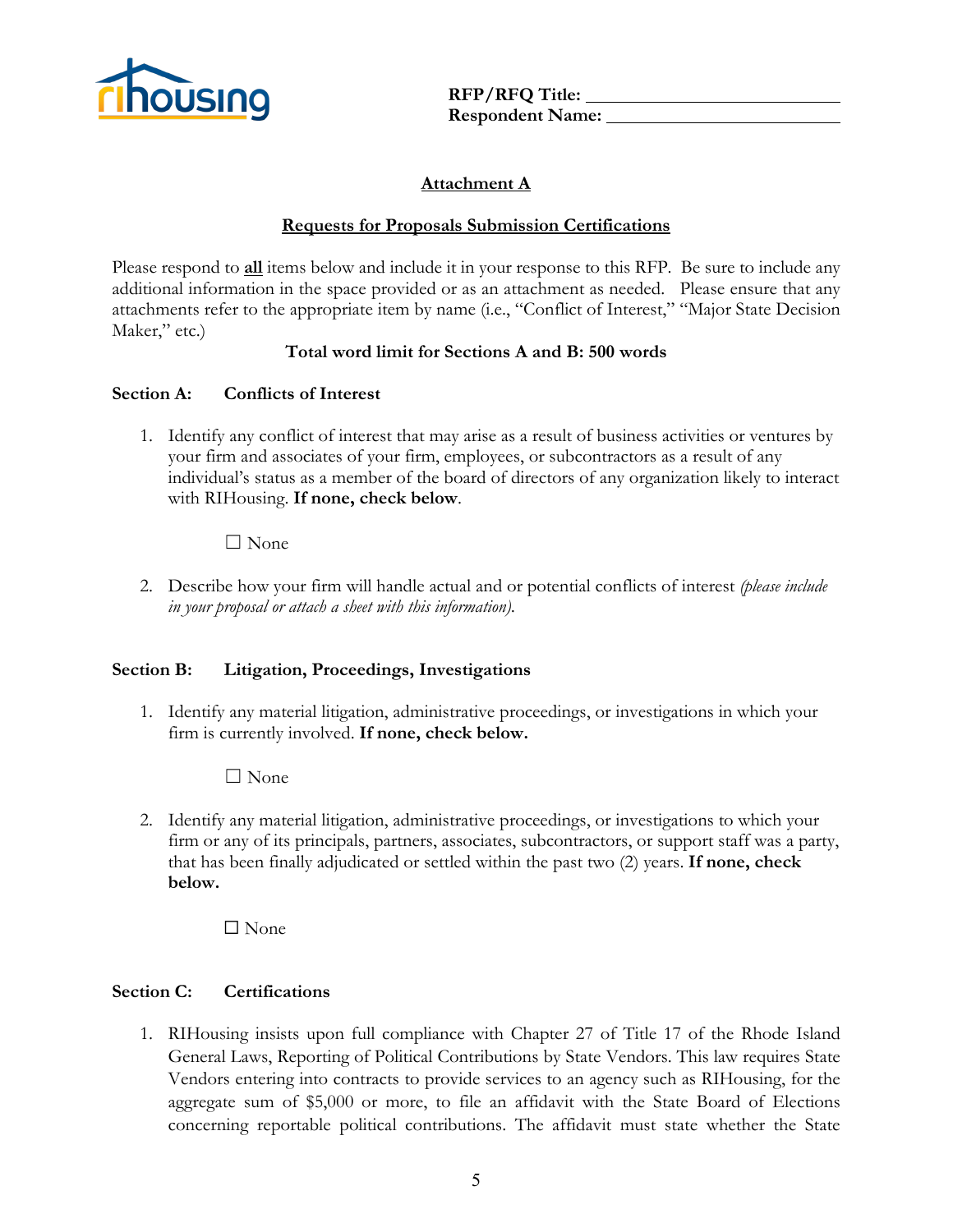

Vendor (and any related parties as defined in the law) has, within 24 months preceding the date of the contract, contributed an aggregate amount in excess of \$250 within a calendar year to any general officer, any candidate for general office, or any political party. **Please acknowledge your understanding below.**

- $\Box$  I have read and understand the requirements of Chapter 27 of Title 17 of the Rhode Island General Laws, Reporting of Political Contributions by State Vendors.
- 2. Does any Rhode Island "Major State Decision-maker," as defined below, or the spouse or dependent child of such person, hold (i) a ten percent or greater equity interest, or (ii) a Five Thousand Dollar or greater cash interest in this business?

For purposes of this question, "Major State Decision-maker" means:

- (i) All general officers; and all executive or administrative head or heads of any state executive agency enumerated in  $\S$  42-6-1 as well as the executive or administrative head or heads of state quasi-public corporations, whether appointed or serving as an employee. The phrase "executive or administrative head or heads" shall include anyone serving in the positions of director, executive director, deputy director, assistant director, executive counsel, or chief of staff;
- (ii) All members of the general assembly and the executive or administrative head or heads of a state legislative agency, whether appointed or serving as an employee. The phrase "executive or administrative head or heads" shall include anyone serving in the positions of director, executive director, deputy director, assistant director, executive counsel, or chief of staff;
- (iii) All members of the state judiciary and all state magistrates and the executive or administrative head or heads of a state judicial agency, whether appointed or serving as an employee. The phrase "executive or administrative head or heads" shall include anyone serving in the positions of director, executive director, deputy director, assistant director, executive counsel, chief of staff or state court administrator.

#### **Please indicate your response below.**

#### ☐ Yes

If your answer is "Yes," please identify the Major State Decision-maker, specify the nature of their ownership interest, and provide a copy of the annual financial disclosure required to be filed with the Rhode Island Ethics Commission pursuant to R.I.G.L. §§36-14-16, 17 and 18.

 $\Box$  No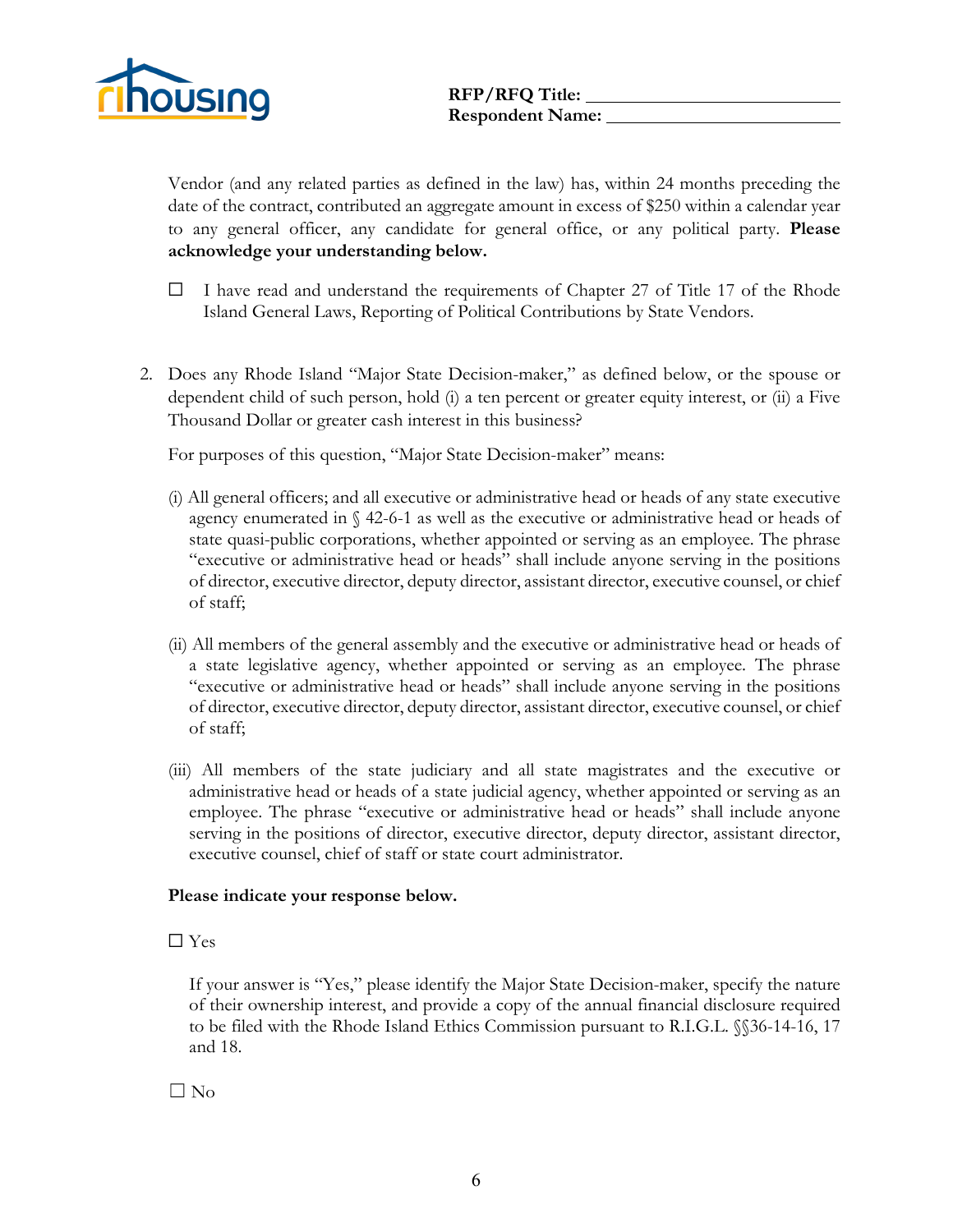

3. In the course of providing goods or services to RIHousing, the selected respondent may receive certain personal information specific to RIHousing customer(s) including, without limitation, customer names and addresses, telephone numbers, email addresses, dates of birth, loan numbers, account numbers, social security numbers, driver's license or identification card numbers, employment and income information, photographic likenesses, tax returns, or other personal or financial information (hereinafter collectively referred to as the "Personal Information"). The maintenance of the Personal Information in strict confidence and the confinement of its use to RIHousing are of vital importance to RIHousing.

#### **Please certify below that in the event your firm is selected:**

(i) any Personal Information disclosed to your firm by RIHousing or which your firm acquires as a result of it services hereunder will be regarded by your firm as confidential, and shall not be copied or disclosed to any third party, unless RIHousing has given its prior written consent thereto; and

(ii) your firm agrees to take all reasonable measures to (a) ensure the security and confidentiality of the Personal Information, (b) protect against any anticipated threats or hazards to the security or integrity of the Personal Information, and (c) maintain reasonable security procedures and practices appropriate to your firm's size, the nature of the Personal Information, and the purpose for which the Personal Information was collected in order to protect the Personal Information from unauthorized access, use, modification, destruction or disclosure; and

(iii) when discarding the Personal Information, destroying it in a commercially reasonable manner such that no third party can view or recreate the information, electronically or otherwise.

These provisions, which implement the requirements of the Rhode Island Identity Theft Protection Act, R.I.G.L. § 11-49.2 et seq., will also be incorporated into the final contract with the selected respondent(s). In addition, if selected, your firm may be requested to provide a copy of its information security plan.

 $\Box$  I certify that in the event our firm is selected, we will comply with the Personal Information and Security guidelines noted above.

4. Your firm's president, chairman or CEO must certify below that (i) no member of your firm has made inquiries or contacts with respect to this RFP other than in an email or written communication to **Anne Berman aberman@rihousing.com** seeking clarification on the Scope of Work set forth in this proposal, from the date of this RFP through the date of your proposal, (ii) no member of your firm will make any such inquiry or contact until after August 18, 2022, (iii) all information in the proposal is true and correct to the best of your knowledge, (iv) no member of your firm gave anything of monetary value or promise of future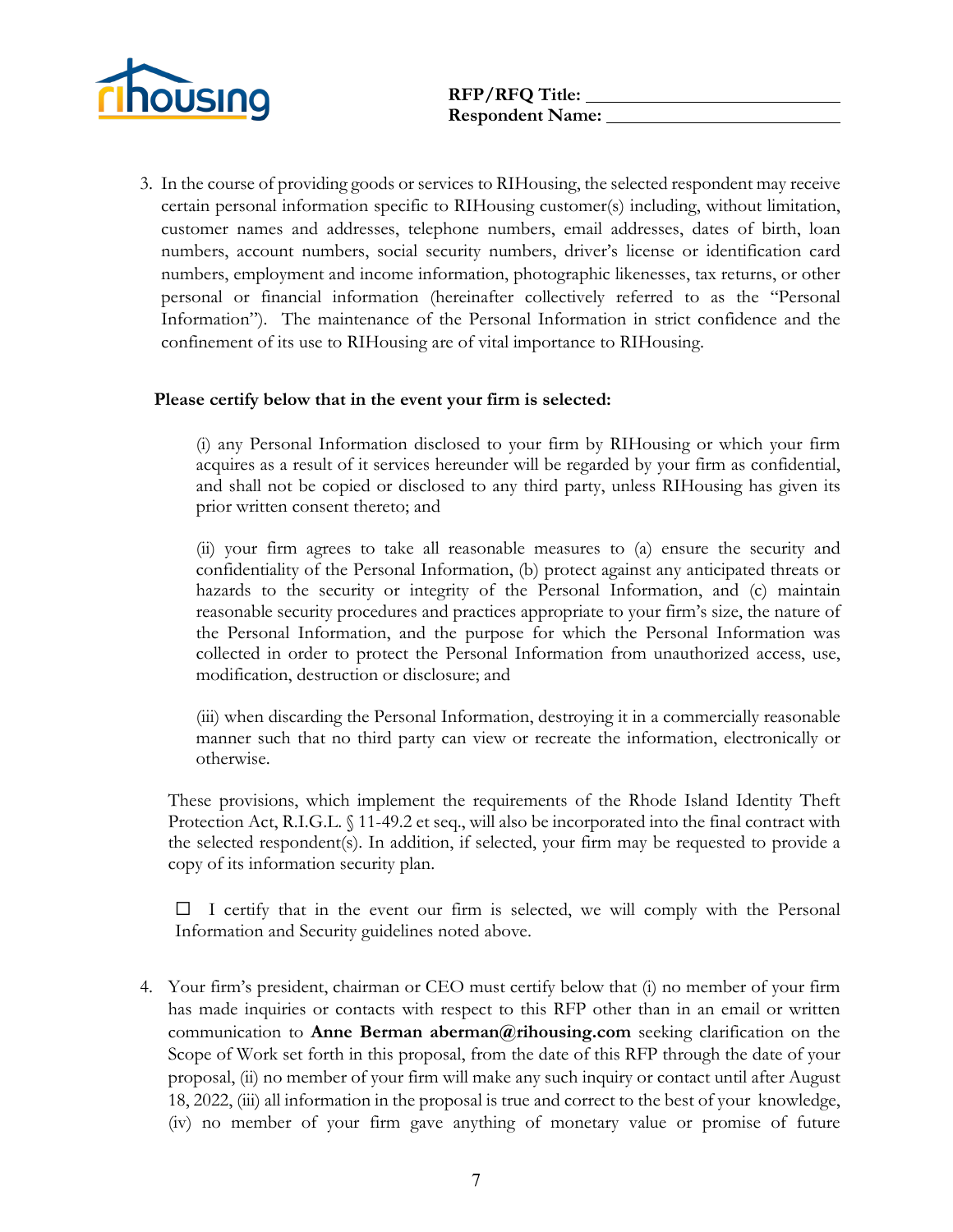

# Respondent Name:

employment to a RIHousing employee or Commissioner, or a relative of the same, based on any understanding that such person's action or judgment will be influenced, and (v) your firm is in full compliance with Chapter 27 of Title 17 of the Rhode Island General Laws, Reporting of Political Contributions by State Vendors.

☐ I certify that no member of our firm has made or will make any such inquiries or contacts; all information supplied is true and correct; no member of our firm has provided anything of value to influence RIHousing; and our firm is in compliance with applicable political contribution reporting.

President, Chairman or CEO *(print):* \_\_\_\_\_\_\_\_\_\_\_\_\_\_\_\_\_\_\_\_\_\_\_\_\_\_\_\_\_\_\_\_\_\_\_\_\_\_\_\_\_\_\_\_

Signature:

Firm Name: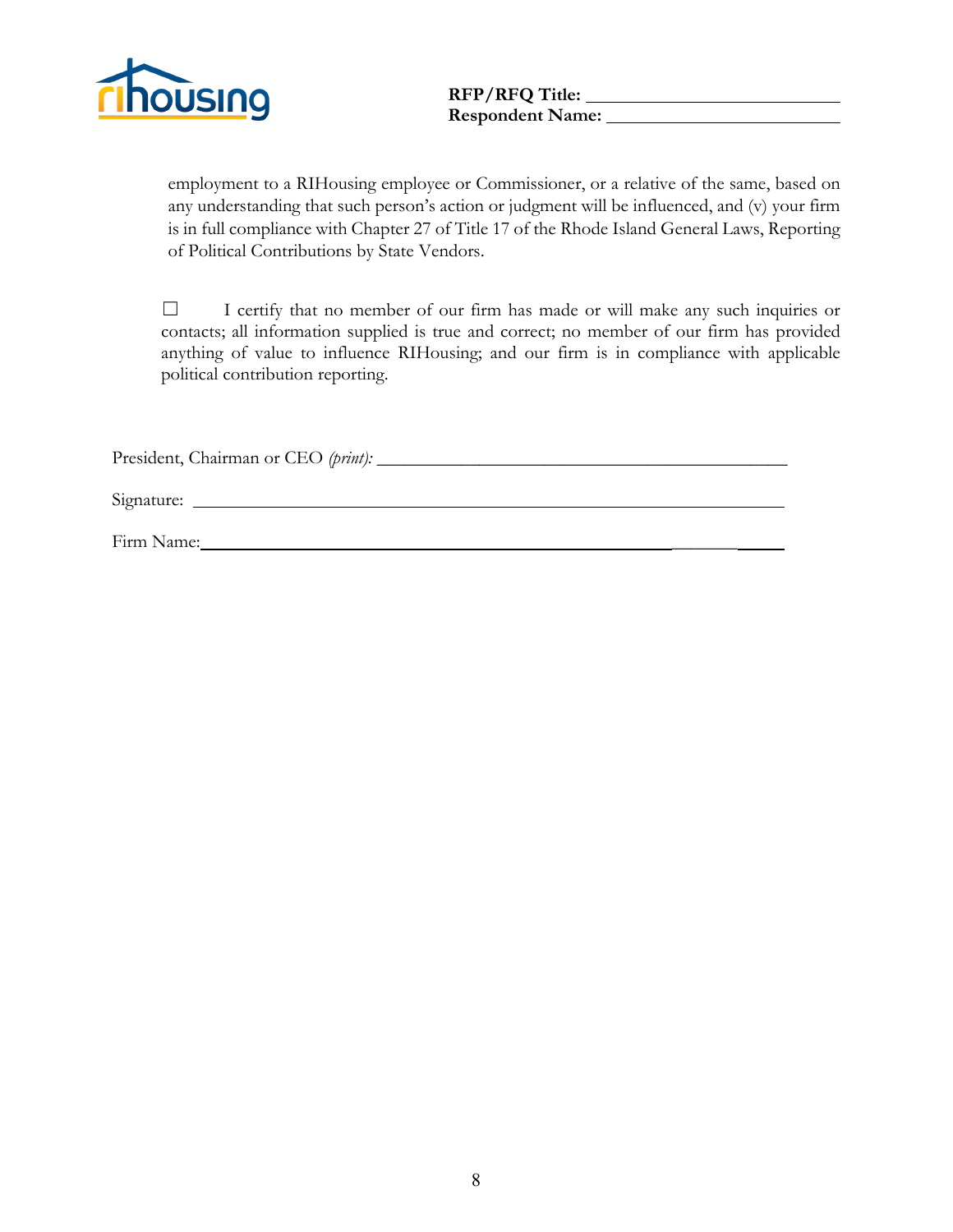

**Respondent Name:** 

# **Attachment B**

### **Scope of Work**

#### **I. Services to be Provided**

RIHousing requires appraisals for all loans, whether a proposal is for the acquisition and/or rehabilitation of an existing property, or for the construction of new rental housing (the "Appraisal"). The principal purpose of the Appraisal is to estimate both the market value and theinvestment value of a property. The definition of market value shall be consistent with the Uniform Standards of Professional Appraisal Practice ("USPAP"). The Appraisal will be used by RIHousing to help underwrite the risk and evaluate the security for the loan. Appraisals must be performed by appropriately licensed appraisers that are licensed in the state of Rhode Island and satisfy the geographic competency requirements of the USPAP. Preference will be given to appraisers that are permanently licensed in Rhode Island.

#### II. Appraisals

#### **Form of Appraisals.**

- A. Small Residential Rental Property. Small residential rental properties are buildings that contain from two to four dwelling units, all of which are used for residential rental purposes. Appraisals of small residential rental properties must be made on the current Federal Home Loan Mortgage Corporation (FHLMC) Appraisal Report – Small Residential Income Rental Property, Freddie Mac Form 72 and Fannie Mae Form 1025. The form must be fully completed by a state-certified appraiser with accurate and current information.
- B. Residential and Commercial Income Property. Residential and commercial income property includes all buildings that contain one or more non-residential income producing units, five or more residential rental dwelling units, or a combination of non-residential income producing units and residential rental dwelling units. Appraisals of residential and commercial income properties must be in a narrative form consistent with the appraisal standards of the USPAP requirements and shall include the following:
	- 1) An "as is" opinion of value;
	- 2) An opinion of the highest and best use of the property;
	- 3) The appraiser's certification in a form consistent with that recommended by USPAP;
	- 4) The appraiser's assumptions, limiting conditions, extraordinary assumptions and hypothetical conditions utilized in the Appraisal;
	- 5) A description of any deferred maintenance or property obsolescence;
	- 6) A detailed description of the property improvements;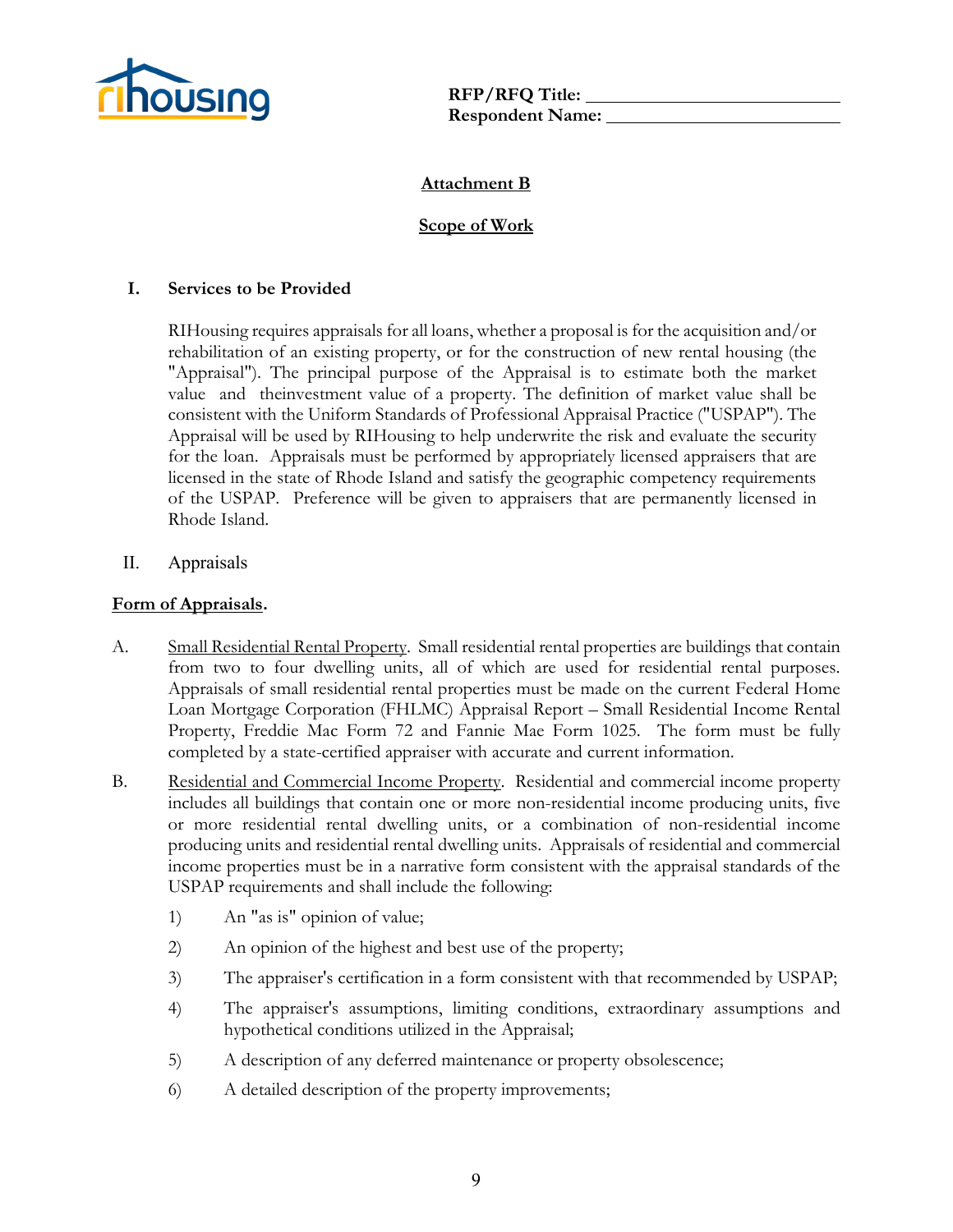

- 7) A detailed description of the state and local market area in which the property is located, including details on nearby properties against which the subject property likely competes;
- 8) Details on any new or planned additions to supply;
- 9) A legal description of the site;
- 10) A description of zoning restrictions and a conclusion indicating the subject property's compliance with zoning, special assessments of record, and easements and covenants of record;
- 11) A three-year sales history of the site, including pending transactions, marketing efforts and recent offers;
- 12) Physical information about the development including site width, frontage and depth, available utility connections and restrictions, contour, topography and landscape features and unusual site features;
- 13) Pictures of the building and site;
- 14) Pictures of comparable rentals and sales and location maps for comparable properties;
- 15) A final opinion of market value;
- 16) A final opinion of investment value; and
- 17) A replacement cost "new" of the improvements without considering deferred maintenance, depreciation or land value.

#### **Appraisal Requirements.**

All Appraisals shall provide a market valuation under assumptions and requirements specified below. In addition, all Appraisals, *except for* Small Residential Rental Property appraisals must provide an investment valuation under assumptions and requirements specified on pages 3–4 of this document. If significant capital improvements are anticipated, the Appraisal should also include an "as complete" value.

- A. Market Valuation. The following methodologies should be used to determine market value and should not consider the benefits and limitations of subsidies and rent restrictions applicable to the property.
	- 1) Income Capitalization Approach. Each Appraisal shall reflect a capitalized value of the development. In analyzing capitalized value, the Appraisal must estimate net operating income based upon, and supported by, current market rents, vacancy rates and operating expenses for similar units in comparable developments. Comparable developments are those that provide amenities and contain living space similar to that provided by the property under valuation. Any variations in services, amenities and unit sizes must be reflected by reasonable adjustments to the rents, vacancy rates and operating expenses for the comparable development to derive the estimated net income. Rental income must be trended to the expected completion date of the development. In estimating rental rates, rental data from subsidized developments may not be used as comparables.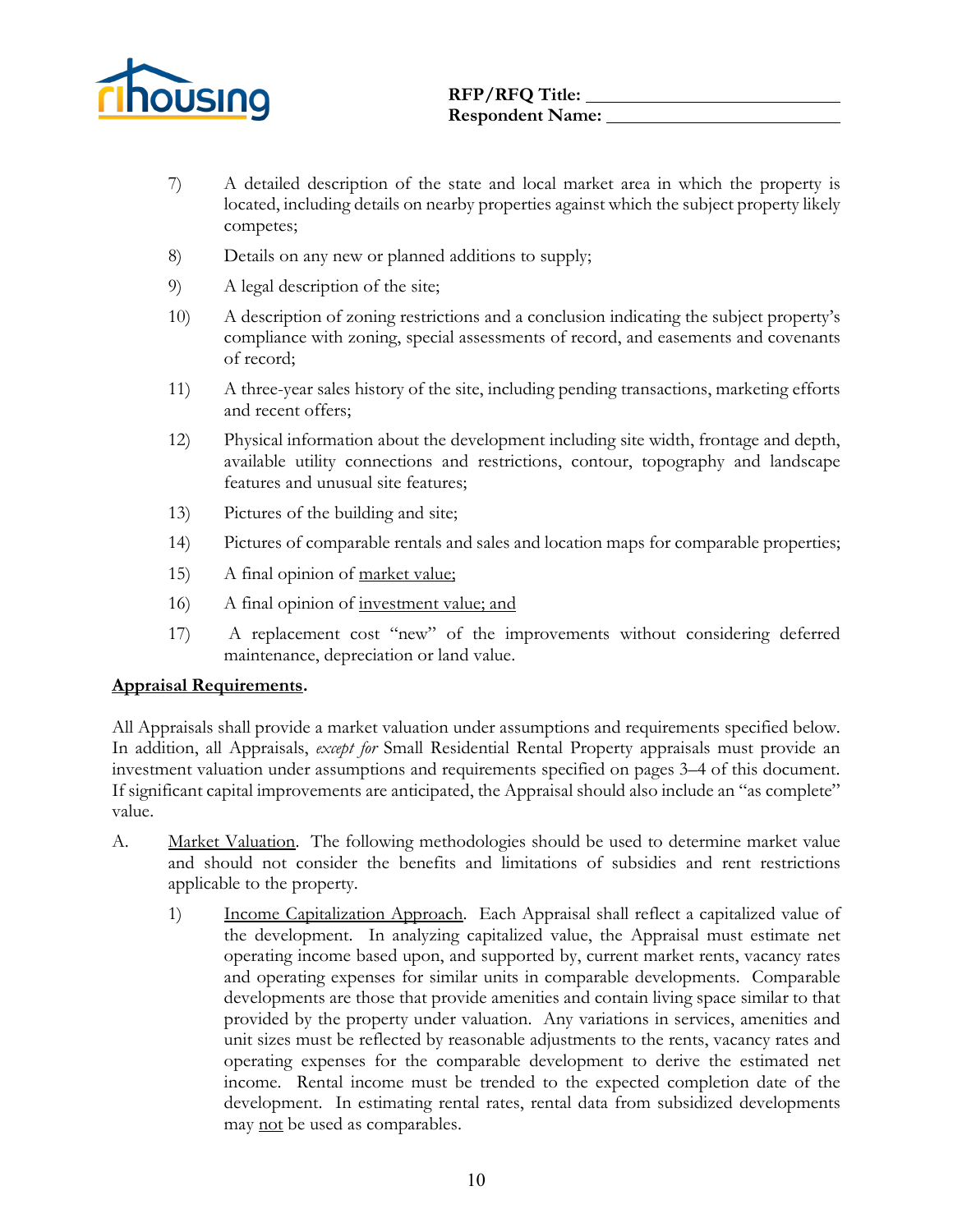

For developments that are occupied at the time of the Appraisal, the appraiser must analyze the operating history of the property. Estimates of future performance need not be identical to the development's historical performance, but any differences should be reasonable and explained by comment. The Appraisal must also identify the current rents for the development and the current vacancy rate.

The capitalization rate and the discount rate (if applicable) should be based upon current rates of investment and return for comparable risk rental properties. Documentation supporting the rates used and an analysis of the method used to derive the capitalization rate and the discount rate must be included in the Appraisal.

- 2) Cost Approach. The cost approach should be utilized for all proposed construction and on other assignments if the appraiser considers this approach relevant. This approach should include a separate opinion of land value. The Appraisal must include references for the sources of cost data used by the appraiser. This may include cost service index references or development cost estimates through analysis of comparable square footage construction cost data.
- 3) Sales Comparison Approach. All Appraisals should include the Sales Comparison Approach. Comparable sales utilized must be adjusted to reflect any differences between the comparable properties and the subject property under valuation. Adjustments for unit sizes, unit composition, amenities, special tax benefits, sales concessions, location and time since date of comparable sales must be considered and explained in developing the comparable sales value. Each Appraisal must include at least three comparable sales. The market area from which comparable sales were selected should be defined and supported by narrative explanation. Any recent comparable sales in the market area that were not included should be noted and explained. A sales location map relating to the sales to the subject is required.
- B. Investment Valuation. An investment value should be derived utilizing the Income Capitalization Approach. The appraiser must estimate net income considering applicable income and rent restrictions pursuant to the public funding sources received by the development. The opinion of value should reflect any favorable financing to the property, including any below market first or second mortgage financing. Also, a description of the specific methodology and source of data on capitalization, discount rates and tax benefits should be included in the narrative.

Benefits derived from the utilization of low-income housing tax credits (LIHTC), historic tax credits, or any other similar programs should also be factored into the valuation analysis as they represent an additional value to the property. The value of the additional benefits can then be added to the value of the real estate. This combination will form a total investment/collateral value for the development.

If rental subsidies will be available to the development, then the appraiser may consider these subsidies in projected revenue during the term of the subsidy contract. When rental subsidies will not be available, then the appraiser should consider the lower of market rent or the maximum allowable rent pursuant to public funding sources received by the project (such rent limitation will be specified in the Rhode Island Housing engagement letter and/or supporting documentation). If a development is proposed to include both "market rate" and "affordable"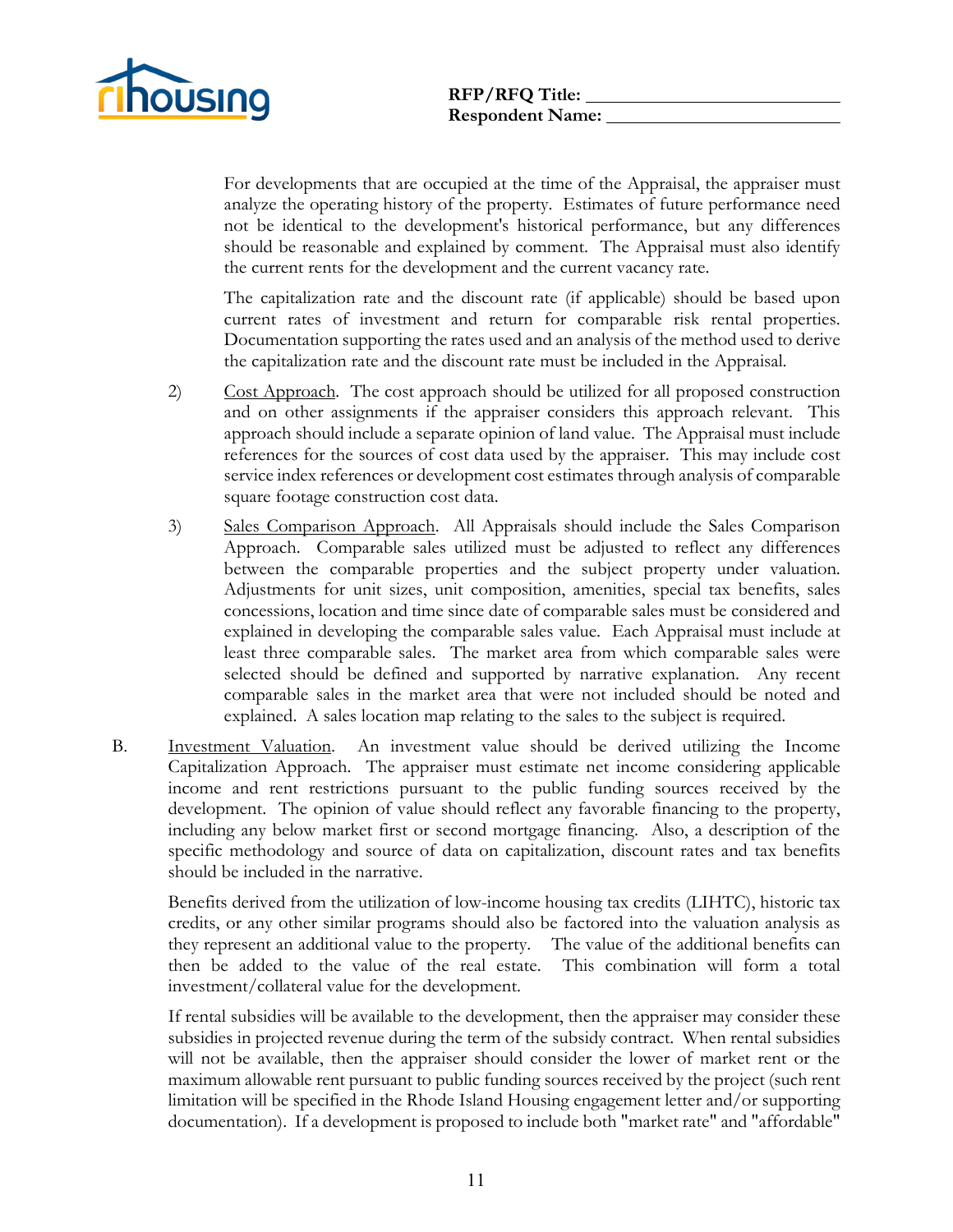

units, then the appraiser should consider (i) achievable rents for the market rate units and (ii) the lower of market rents or "affordable" rents pursuant to restrictions of public funding sources (including RIHousing) for the "affordable" units.

#### **III. Market Studies**

Market studies for LIHTC developments should be consistent with the National Council of Housing Market Analysts (NCHMA) Model Content Standards for Market Studies for Rental Housing (Version 3.0 Adopted January 14, 2013), as well as its Market Study Terminology and its Market Study Index.

While part of the NCHMA model, analyst should place particular emphasis on the following:

1. Proposed Project Description:

Analysis of the influence of location on the marketability of proposed units. (Consider attractiveness of site; improvements and surroundings; proximity to social and civic services; availability of public transportation; on-site parking.)

- 2. Market Area Analysis: Determination of market area; propensity of renters from market area to move to the proposed development.
	- **Example 3** Availability and proximity to public transportation
	- Availability and proximity of social services
	- **Nearby entertainment, restaurant and retail amenities**
	- Employment data: Unemployment rates, major employers, typical wages in relation to Eligible Income Range at Subject, distance from employment sources
	- **Primary market area demographic analysis: population and household trends,** household income trends, household size, renter tenure
	- For assisted living, consider age and assets of existing population in market area

Include a description of demographic trends (including income profiles) for defined market area.

- 3. Supply Analysis: Consideration of existing and planned competition within or proximate to market area, to include a detailed presentation of comparable properties including:
	- Date built (and improved if applicable)
	- Occupancy rate
	- Size of units
	- Breakdown of rental rates and costs to tenants. For assisted living consider cost of services to tenants.
	- Market characteristics should be discussed and compared with projects for the subject including vacancy, leasing pace, absorption, reasonability of rents, turnover, rent increase, concessions and waiting lists.